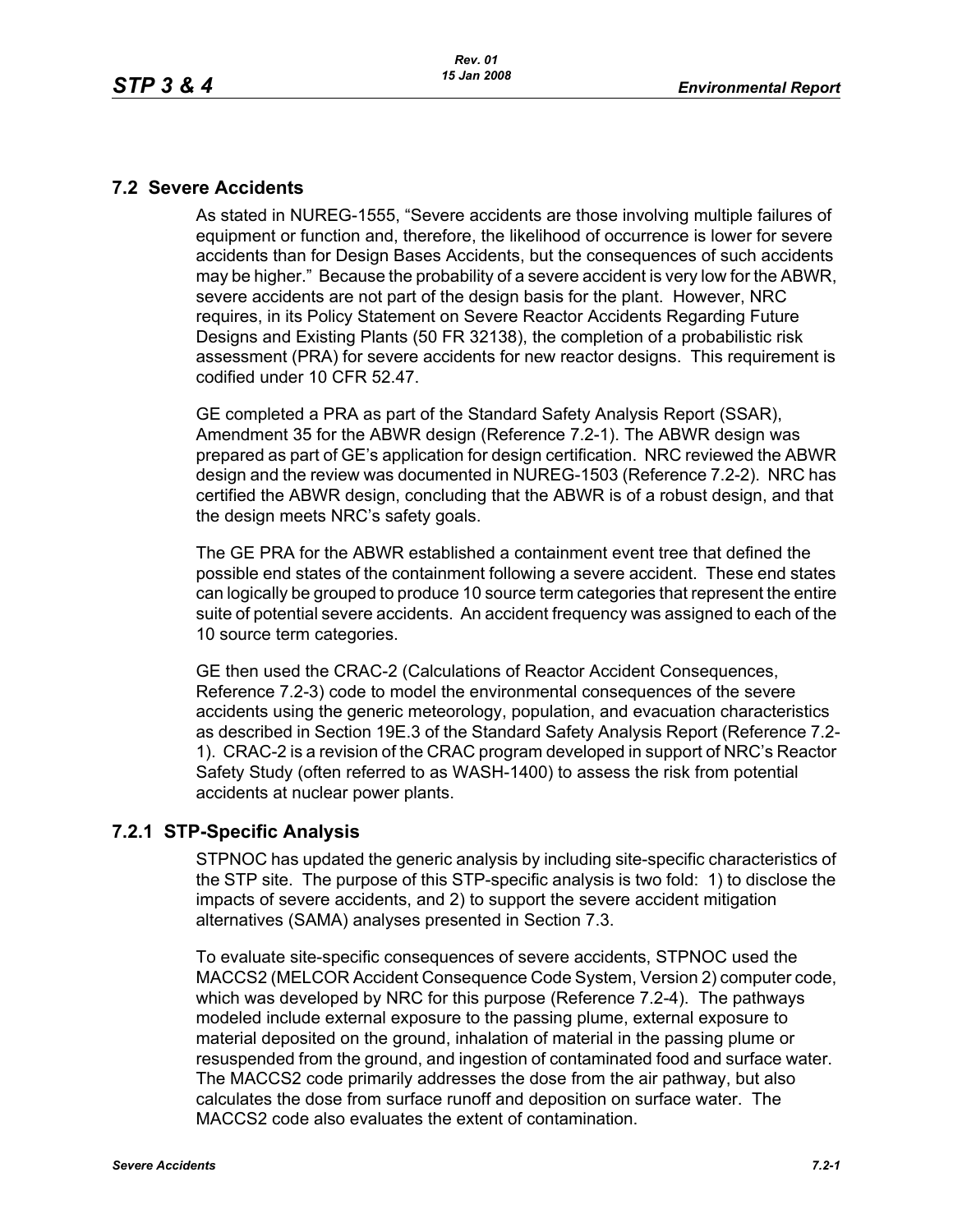To assess human health impacts from severe accidents, STPNOC determined the collective dose to the 50-mile population, the number of late cancer fatalities, and the number of early fatalities associated with a severe accident. A 50-mile circular area is the standard range used in modeling consequences to the offsite population from an airborne release. Economic costs were also determined, including the cost of emergency response actions and long-term protective actions. Emergency response costs include compensation for evacuees and relocated people who are removed from their homes as a result of radiation exposure during the course of the accident (food, housing, transportation, and lost income). Longer-term protective action costs within a 50-mile radius include:

- Costs of interdiction of farms, residences, and food
- Decontamination of farm and residential land
- Permanent condemnation of residential and farm land, milk, and crops

Five files provide input to a MACCS2 analysis. The first three are as follows:

- ATMOS provides data to track the material released to the atmosphere as it is dispersed and deposited. The calculation uses a Gaussian plume model. Important inputs in this file include the core inventory, release fractions, and geometry of the reactor and associated buildings. To the extent possible, the input data are the same as those in the GE CRAC-2 input files in the generic probabilistic risk assessment.
- **EARLY** provides inputs to calculations regarding exposure in the time period immediately following the release. Important site-specific information includes emergency response information such as evacuation time.
- **EXECUARCI** CHRONC provides data for calculating long-term impacts and economic costs and includes region-specific data on agriculture and economic factors.

These The following MACCS2 files access:

- A meteorological file, which uses actual STP meteorological monitoring data.
- A site characteristics file that is built using SECPOP2000 (Reference 7.2-5). SECPOP2000 incorporates 2000 census data for the 50-mile region around the STP site. For this analysis, the census data were modified to include transient populations and were projected to the year 2060. All releases are modeled as occurring at ground level.

The results of the MACCS2 analysis and accident frequency information from GE (Reference 7.2-6) were used to determine risk, which is the product of the frequency of an accident and the consequences of the accident. The sum of the accident frequencies is known as the core damage frequency and includes only internally initiated events. The consequence can be either collective radiation dose or economic cost. Dose-risk is the product of the radiation dose and the accident frequency.

Π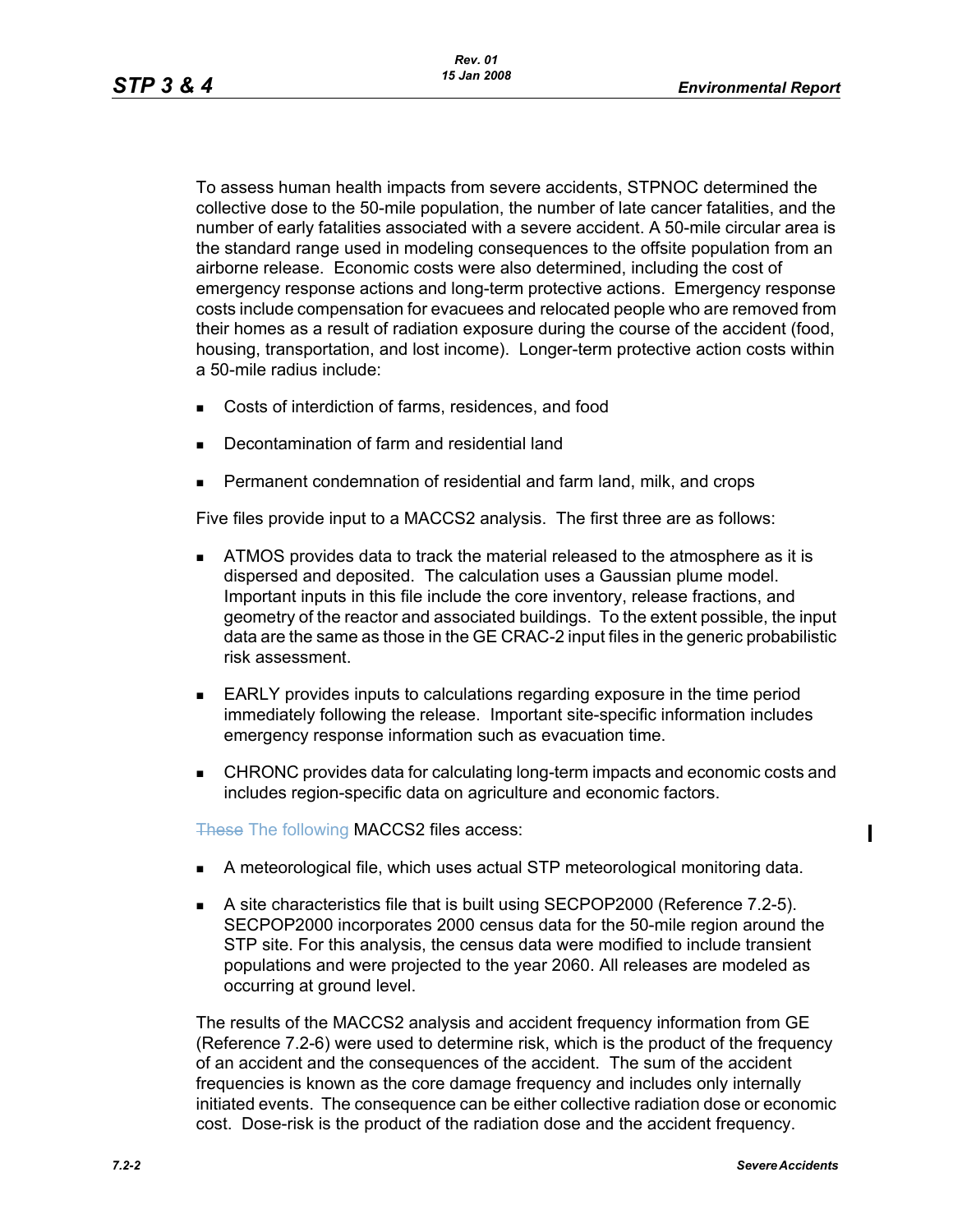Because the ABWR's severe accident analysis addressed a suite of accidents, the individual risks are added to provide a total risk. The same process was applied to estimating cost-risk. Therefore, risk can be reported as person-rem per reactor year or dollars per reactor year.

### **7.2.2 Consequences to Population Groups**

The pathway consequences to population groups including air pathways, surface water, and groundwater pathways are discussed in the following sections. The presence of threatened and endangered species and federally designated critical habitat are discussed in Subsections 2.4.1 and 2.4.2. The impacts on threatened and endangered species due to the previously calculated radiation exposure levels are discussed in Subsection 5.4.4.

### **7.2.2.1 Air Pathways**

Each of the accident categories was analyzed with MACCS2 to estimate population dose, number of early and latent fatalities, cost, and farm land requiring decontamination. The analysis assumed that 95% of the 50-mile population was evacuated following declaration of a general emergency. For each accident category, the risk for each analytical endpoint was calculated by multiplying the analytical endpoint by the accident category frequency and adding across all accident categories. The results are provided in Table 7.2-1.

#### **7.2.2.2 Surface Water Pathways**

People can be exposed to radiation when airborne radioactivity is deposited onto the ground and runs off into surface water or is deposited directly onto surface water. The exposure pathway can be from drinking the water, submersion in the water (swimming), undertaking activities near the shoreline (fishing and boating), or ingestion of fish or shellfish. For the surface water pathway, MACCS2 only calculates the dose from drinking the water. The maximum MACCS2 severe accident dose-risk to the 50 mile population from drinking the water is  $3.4 \times 10^{-4}$  person-rem per year of ABWR operation. This value is included in the air pathways dose (Table 7.2-1) and is the sum of all accident category risks.

Surface water bodies within the 50-mile region of the STP site that are accessible to the public include the Colorado River, the Gulf of Mexico, and other smaller water bodies. In NUREG-1437, the NRC evaluated doses from the aquatic food pathway (fishing) for the current nuclear fleet of reactors (Reference 7.2-7). For sites discharging to small rivers, the NRC evaluation estimated the uninterdicted aquatic food pathway dose risk as 0.4 person-rem per reactor year. For sites near large water bodies, values ranged from 270 person-rem per reactor year (Hope Creek on Delaware Bay) to 5500 person-rem per reactor year (Calvert Cliffs on Chesapeake Bay). Although the STP site is not specifically identified in this NUREG-1437 analysis, it would more likely fall between the small river analysis and the least impactive large water body analysis (Hope Creek), given the STP site's distance from nearby major water bodies (6 to 10 miles). Actual dose-risk values would be expected to be much less (by a factor of 2 to 10) due to interdiction of contaminated foods (Reference 7.2- 7). Furthermore, because the ABWR atmospheric pathway doses are significantly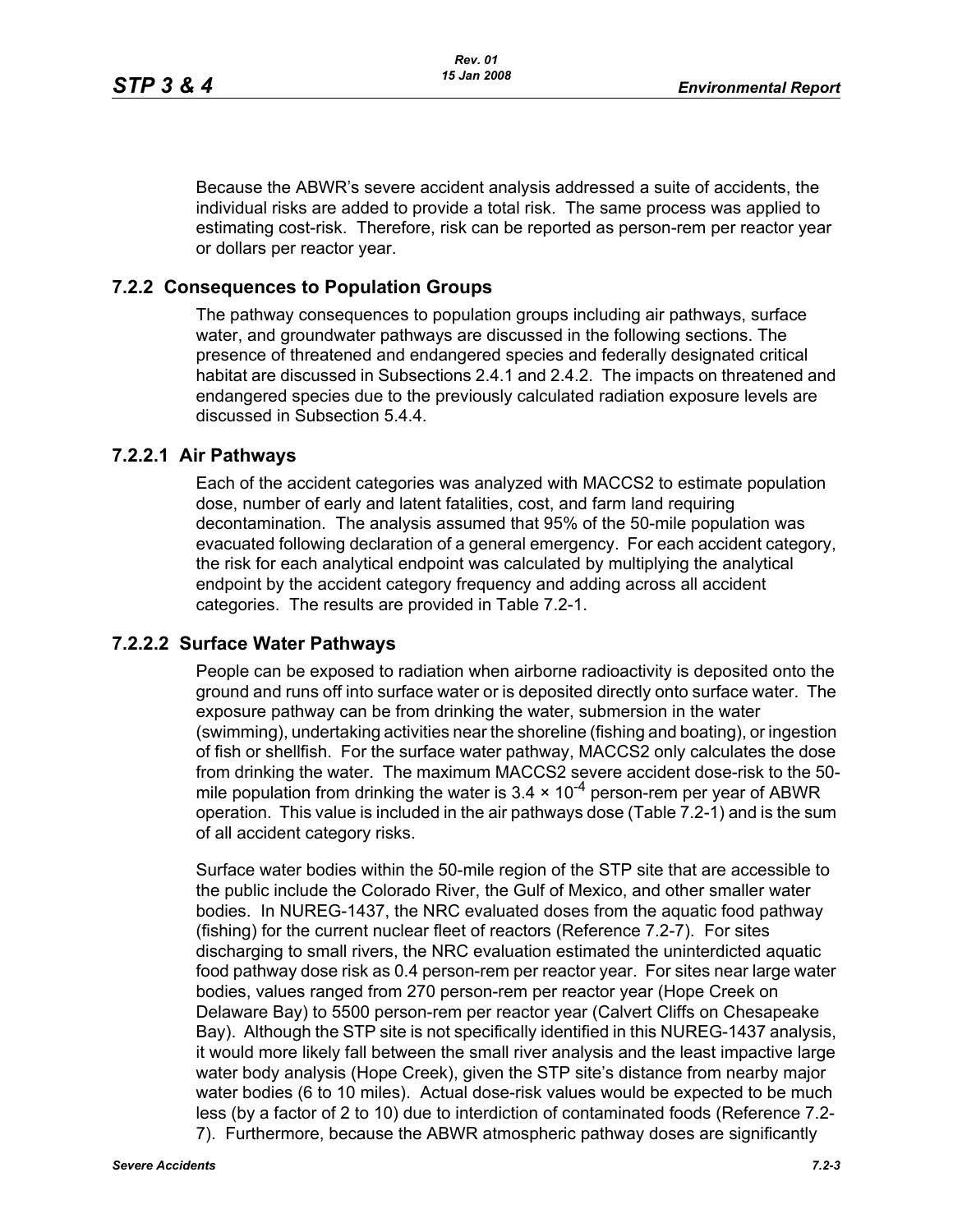lower than those of the current nuclear fleet, it is reasonable to conclude that the doses from surface water sources would be consistently lower than those reported above for the surface water pathway.

Surface water pathways involving submersion in the water and undertaking activities near the shoreline are not modeled by MACCS2. Neither does NUREG-1437 provide specific data on submersion and shoreline activities. However, it does indicate that these contributors to dose are much less than for drinking water and consuming aquatic foods, especially at estuary sites.

# **7.2.2.3 Groundwater Pathways**

People can also receive a dose from groundwater pathways. Radioactivity released during a severe accident can enter groundwater or can move through an aquifer that eventually discharges to surface water. The consequences of a radioactive spill are evaluated in COLA Part 2, FSAR Subsection 2.4S.13 and the results show that if radioactive liquids were released directly to groundwater, the isotopic concentrations would be below 10 CFR 20 effluent limits before they reached a drinking water receptor.

NUREG-1437 also evaluated the groundwater pathway dose, based on the analysis in NUREG-0440, the Liquid Pathway Generic Study (LPGS) (Reference 7.2-8). NUREG-0440 analyzed a core meltdown that contaminated groundwater that subsequently contaminated surface water. However, NUREG-0440 did not analyze direct drinking of groundwater because of the limited number of potable groundwater wells and limited accessibility.

The LPGS results provide conservative, uninterdicted population dose estimates for six generic categories of plants. These dose estimates were one or more orders of magnitude less than those attributed to the atmospheric pathway. NUREG-1437 compares STP 1 & 2 groundwater pathway severe accident doses to the results of NUREG-0440 with results very much less than the LPGS value. (STP is analyzed as a small river plant in Table 5.18 of NUREG-1437.) Since the LPGS values were very much less than the atmospheric pathway, it is reasonable to conclude that the atmospheric pathway dominates the groundwater pathways at the STP site. The proposed location for STP 3 & 4 has the same groundwater characteristics as the location for STP 1 & 2. The severe accident frequency for the ABWR  $(1.5x10^{-7}$  per reactor year) is lower than that of STP 1 & 2 (1x10<sup>-5</sup> per reactor year). Therefore, the doses from the STP 3 & 4 groundwater pathway would be smaller than from the existing units.

## **7.2.3 Comparison to NRC Safety Goals**

The ABWR SSAR (Reference 7.2-1) evaluates performance of the ABWR under generic conditions to three safety goals: (1) individual risk goal, (2) societal risk goal, and (3) radiation risk goal. These goals are defined in the following subsections.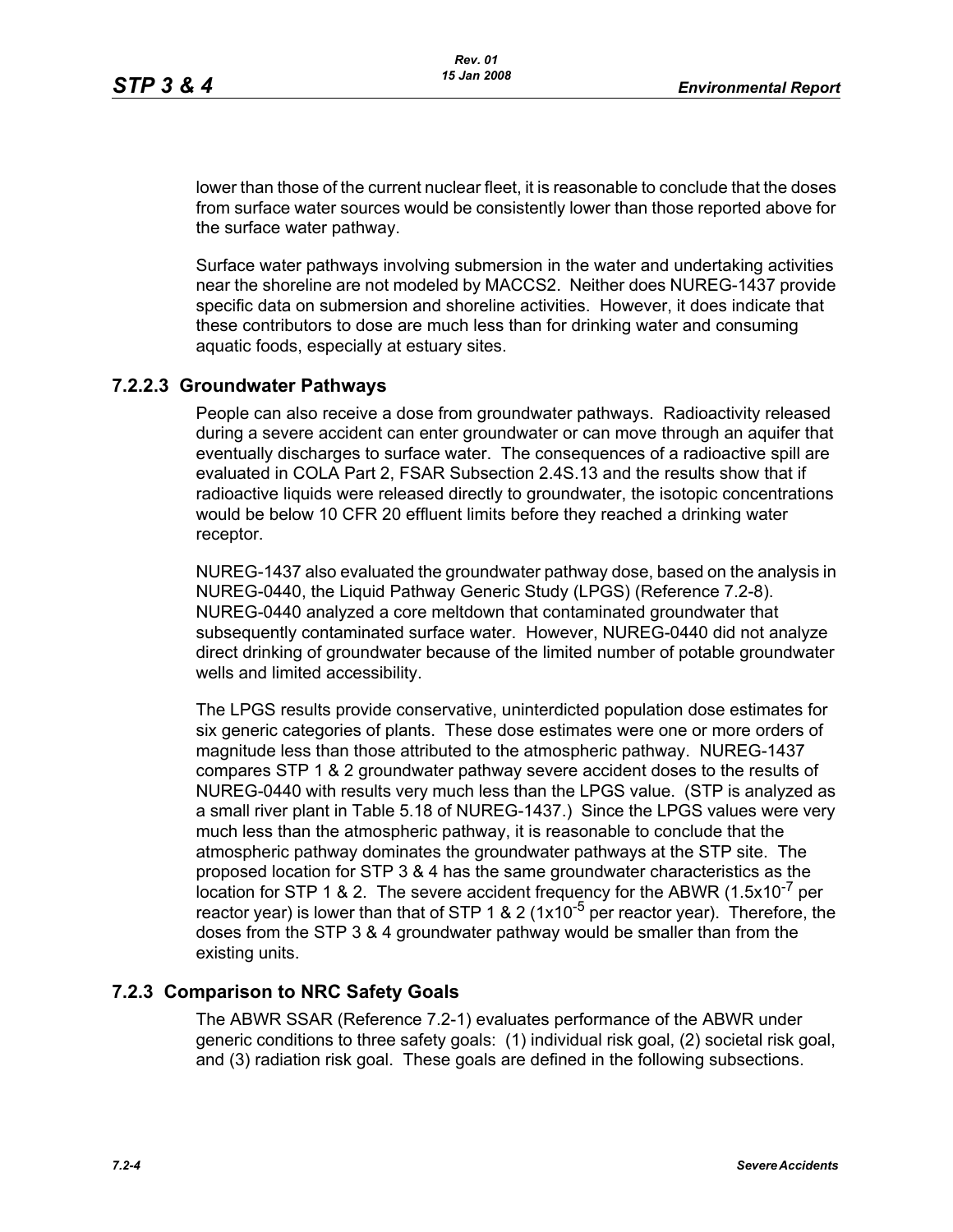# **7.2.3.1 Individual Risk Goal**

The risk to an average individual in the vicinity of a nuclear power plant of experiencing a prompt fatality resulting from a severe reactor accident should not exceed one-tenth of one percent (0.1%) of the sum of "prompt fatality risks" resulting from other accidents to which members of the U.S. population are generally exposed. As noted in the Safety Goals Policy statement (51 FR 30028), "vicinity" is defined as the area within one mile of the plant site boundary. "Prompt Fatality Risks" are defined as the sum of risks which the average individual residing in the vicinity of the plant is exposed to as a result of normal daily activities (driving, household, chores, occupational activities, etc.). For this evaluation, the sum of prompt fatality risks was taken as the U.S. accidental death risk value of 36.9 deaths per 100,000 people per year (Reference 7.2-9).

# **7.2.3.2 Societal Risk Goal**

The risk to the population in the area near a nuclear power plant of cancer fatalities that might result from nuclear power plant operation should not exceed one-tenth of one percent (0.1%) of the sum of the cancer fatality risks resulting from all other causes. As noted in the Safety Goal Policy Statement (51 FR 30028), "near" is defined as within 10 miles of the plant. The cancer fatality risk was taken as 187.5 deaths per 100,000 people per year based upon National Center for Health Statistics and U.S. Census Bureau data for 2002-2004 (Reference 7.2-9, Reference 7.2-10, Reference 7.2-11, and Reference 7.2-12).

## **7.2.3.3 Radiation Dose Goal**

The probability of an individual exceeding a whole body dose of 0.25 sievert at a distance of one-half mile from the reactor shall be less than one in a million per reactor year.

Table 7.2-2 provides the quantitative evaluation of these three safety goals, the generic ABWR calculation of these risk values, and the STP-specific calculation of these risk values.

## **7.2.4 Conclusions**

The total calculated dose-risk to the 50-mile population from airborne releases from an ABWR reactor at the STP site would be 0.0043 person-rem per reactor year (Table 7.2-1). This value is less than the value calculated by GE in the Technical Support Document for the ABWR (Reference 7.2-6); 0.269 person-rem for 60 years plant life, which is equal to 4.48  $\times$  10<sup>-3</sup> person-rem per reactor year), less than the population risk for all current reactors that have undergone license renewal, and less than that for the five reactors analyzed in NUREG-1150 (Reference 7.2-13), which range from 50 to 5,000 person-rem per reactor year for dose-risk. As reported in NUREG-1811 (Reference 7.2-14), the lowest dose-risk for reactors currently undergoing license renewal is 0.55 person-rem per reactor year.

Comparisons with the existing nuclear reactor fleet (Subsection 7.2.3.2 7.2.2.2) indicate that risk from the surface water pathway is small. Under the severe accident

Π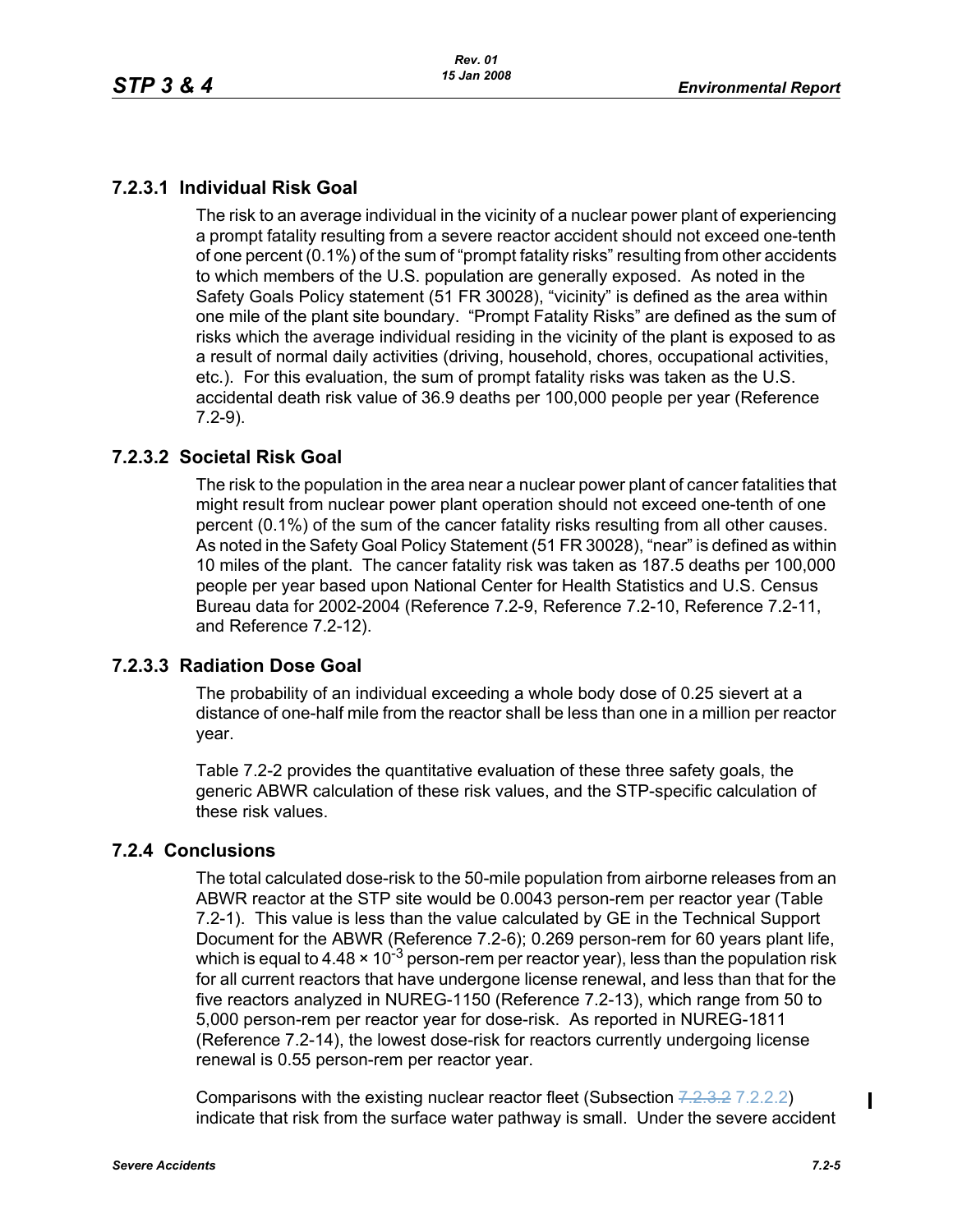$\mathbf I$ 

scenarios, surface water is primarily contaminated by atmospheric deposition. The ABWR atmospheric pathway doses are significantly lower than those of the current nuclear fleet. Therefore, it is reasonable to conclude that the doses from the surface water pathway at STP 3 & 4 would be consistently lower than those reported in Subsection 7.2.3.2 7.2.2.2 for the current fleet.

The risks of groundwater contamination from a severe ABWR accident (see Subsection 7.2.2.3) would be much less than the risk from currently licensed reactors. Additionally, interdiction could substantially reduce the groundwater pathway risks.

For comparison, as reported in Section 5.4, the total collective dose from STP 3 & 4 normal airborne releases is expected to be 0.5 person-rem annually. As previously described, dose-risk is dose times frequency. Normal operations have a frequency of one. Therefore, the dose-risk for normal operations is 0.5 person-rem per reactor year. Comparing this value to the severe accident dose-risk of 0.0043 person-rem per reactor year indicates that the dose risk from severe accidents is approximately 0.9 percent of the dose risk from normal operations.

The probability-weighted risk of cancer fatalities (early and late) from a severe accident for STP 3 or 4 is reported in Table 7.2-1 as 2.6  $\times$  10<sup>-6</sup> fatalities per reactor year. The probability of an individual dying from any cancer from any cause is approximately 0.23 over a lifetime. Comparing this value to the 2.6  $\times$  10<sup>-6</sup> fatalities per reactor year indicates that individual risk is 0.0011% of the background risk, which is less than 0.1% of the background risk.

## **7.2.5 References**

- 7.2-1 "Deterministic Evaluations," Chapter 19E, ABWR Standard Safety Analysis Report, Amendment 35, General Electric.
- 7.2-2 "Final Safety Evaluation Report Related to Certification of the Advanced Boiling Water Reactor Design," NUREG-1503, July 1994.
- 7.2-3 "Calculations of Reactor Accident Consequences Version 2, CRAC2: Computer Code User's Guide," NUREG/CR-2326, February 1983.
- 7.2-4 "Code Manual for MACCS2: User's Guide," NUREG/CR-6613, SAND97- 0594, Volume 1, Chanin, D. I. and M. L. Young, Sandia National Laboratories, Albuquerque, New Mexico, May 1998.
- 7.2-5 "SECPOP2000: Sector Population, Land Fraction, and Economic Estimation Program," NUREG/CR-6525, Rev. 1, August 2003.
- 7.2-6 "Technical Support Document for the ABWR," Revision 1, MPL No. A90- 3230, General Electric, San Jose, California, November 18, 1994.
- 7.2-7 "Generic Environmental Impact Statement for License Renewal of Nuclear Plants," NUREG-1437, May 1996.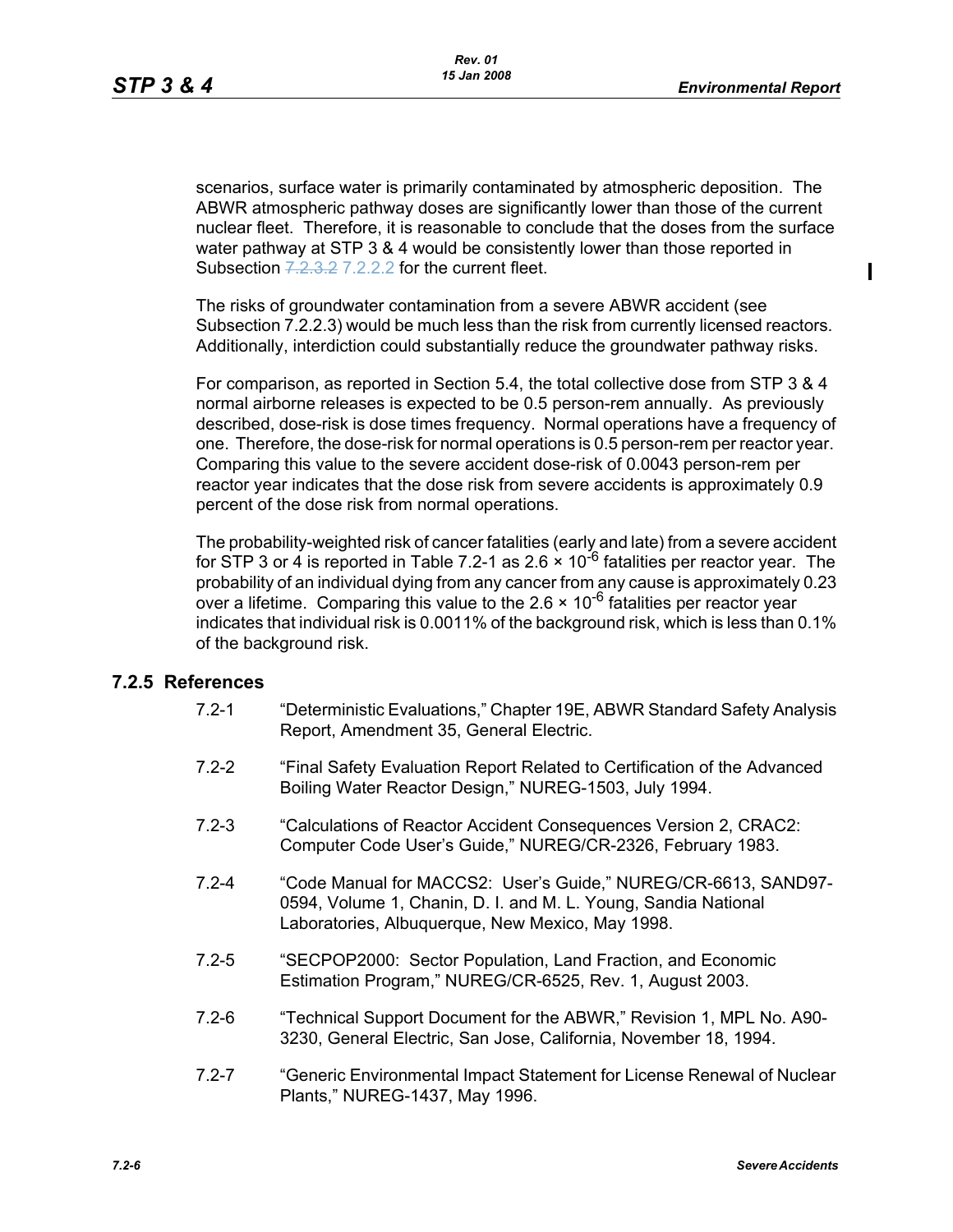- 7.2-8 "Liquid Pathway Generic Study: Impacts of Accidental Radioactive Releases to the Hydrosphere from Floating and Land-Based Nuclear Power Plants," NUREG-0440, February 1978.
- 7.2-9 "Table A. Deaths percentage of total deaths, death rates, and age-adjusted death rates for the 15 leading causes of death in 2002," National Vital Statistics Report, CDC, United States, Volume 54, Number 10, January 31, 2006. Available at http://www.cdc.gov/nchs/data/nvsr/nvsr54/nvsr54\_10.pdf, accessed May 7, 2007.
- 7.2-10 GCT-T1-R. Population Estimates, 2006 Population Estimates, USCB (U.S. Census Bureau). Available at http://factfinder.census.gov/servlet/ GCTTable? bm=y&-geo\_id=01000US&-\_box\_head\_nbr=GCT-T1-R&ds\_name=PEP\_2006\_EST&-\_lang=en&-format=US-9S&-\_sse=on, accessed May 7, 2007.
- 7.2-11 "Table 10. Number of Deaths from 113 Selected Causes, by Age: United States 2003," National Vital Statistics Report, Volume 54, Number 13, April 19, 2006, CDC. Available at http://www.cdc.gov/nchs/data/nvsr/nvsr54/nvsr54\_13.pdf, accessed May 7, 2007.
- 7.2-12 "Table 1. Deaths, Age-Adjusted Death Rate, and Life Expectancy at Birth, by Race and Sex, and Infant Death Mortality Rates, by Race: United States 2003 and 2004," National Center for Health Statistics, CDC. Available at http://www.cdc.gov/nchs/products/pubs/pubd/ hestats/finaldeaths04/finaldeaths04\_tables.pdf#2, accessed May 7, 2007.
- 7.2-13 "Severe Accident Risks: An Assessment for Five U.S. Nuclear Power Plants," NUREG-1150, June 1989.
- 7.2-14 "Environmental Impact Statement for an Early Site Permit (ESP) at the North Anna ESP Site," NUREG 1811, December 2006.